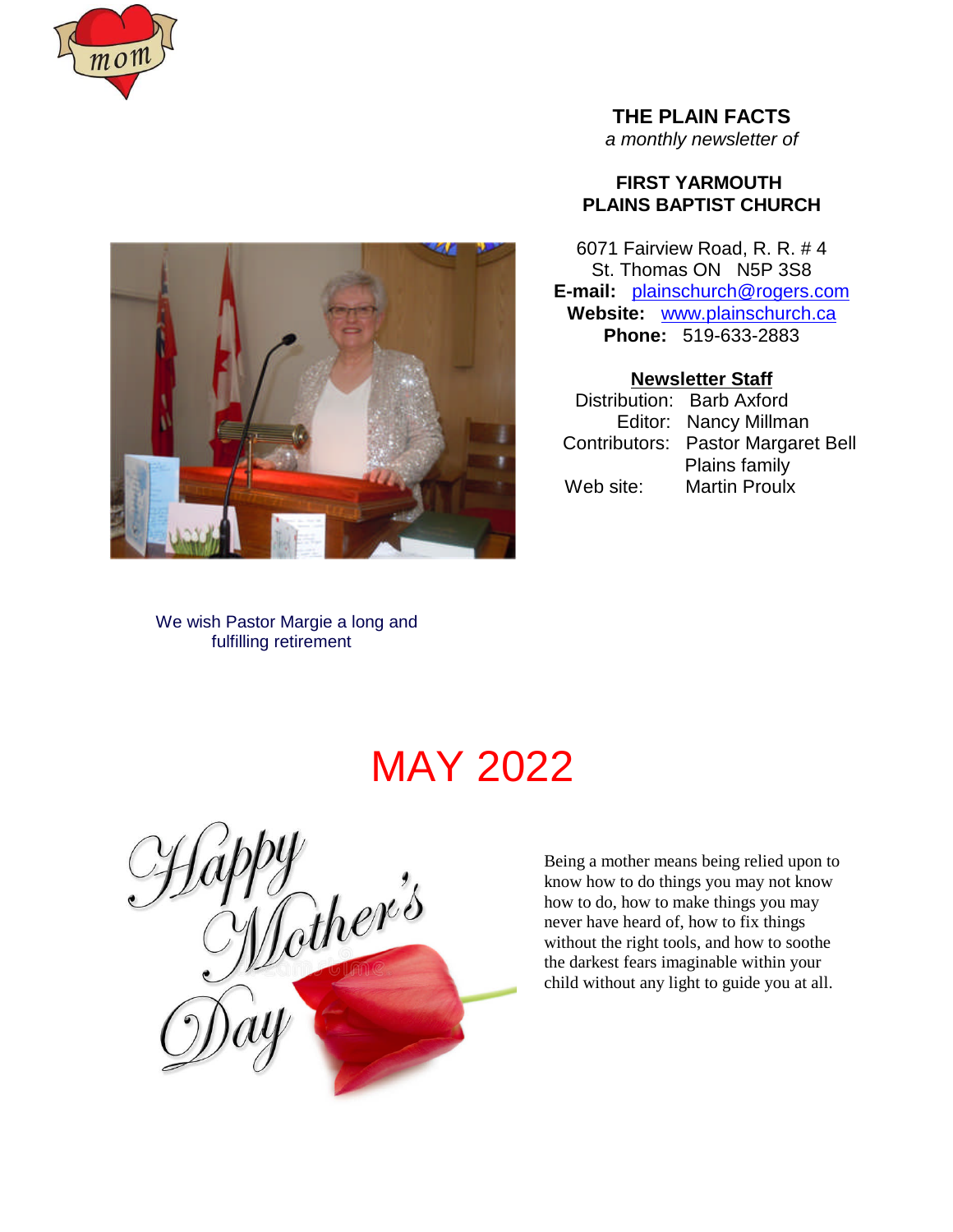

Jenny and family Cathy Tredenick Karl Crocker Marissa Dale's aunt Jill & Gerry Coull Chantelle Purdy Mary Lou Pearson Tucker Johnson Cherie Doyon Shirley Griffin Rona's mother Vi Elsie Walker's niece Sharon Axford Linda Hepburn Don Sawyer Larry & Faith Seabrooke Tiffany & family Randy Greer Michelle & Lucas People of Ukraine Aleta Behie Fraser (in Poland helping refugees escape Ukraine) Lori-Ann Clarence Wayne & Liz Dieleman Paul & Bonnie Evelyn Crafts granddaughter Brittany

*express permission to speak on their behalf.*

John 21: 1-19 Proverbs 31: 5&6

# **Sunday Scripture Readings**

**May 1-Easter 3** May 8-Mothers' Day May 15 Psalm 30 Luke 24: 36-48 Psalm 148 **May 22 May 29** Acts 16:6-15 Revelation 22:12-21

**MAY BIRTHDAYS ANNIVERSARIES**

- $1<sup>st</sup>$ **Brenton Carnegie**
- $1<sup>st</sup>$
- $2<sup>nd</sup>$
- $3<sup>rd</sup>$
- $3<sup>rd</sup>$
- $6<sup>th</sup>$
- $7<sup>th</sup>$
- $7<sup>th</sup>$
- $9<sup>th</sup>$
- $10^{th}$  Jordan Wilson  $29^{th}$  Tori Noble  $14^{th}$  Mariorie Higgs  $30^{th}$  Fran Some
- 
- 
- 15<sup>th</sup> Matthew Johnson 31<sup>st</sup> Jamey Dale
- 17<sup>th</sup> Donna Rust 31<sup>st</sup> Heather Limon
- 
- 
- 
- 
- 
- 
- Brent Crocker 26<sup>th</sup> Cherie Doyon
- Ellis Graham 26<sup>th</sup> Emma Penner
	-
- Marjorie Higgs 30<sup>th</sup> Fran Somerville
- $15<sup>th</sup>$  John Doner  $30<sup>th</sup>$  Clare Kisiel
	-
	-
	- 31<sup>st</sup> John Hepburn

- Erin Chesterfield 18<sup>th</sup> Cathy McCarthy 1<sup>st</sup> Randy & Maureen Greer
- Maureen Greer 18<sup>th</sup> Amanda Sawyer 9<sup>th</sup> Bruce & Barb Green
- Suzanne Ferguson  $20<sup>th</sup>$  Vera Martin  $10<sup>th</sup>$  Todd & Kathy Noble
- Mary Sawyer 20<sup>th</sup> Kayla Carnegie 16<sup>th</sup> Kim & Sherry Graham<br>Louise Angyal 21<sup>st</sup> Bonnie Melvin 24<sup>th</sup> Tim & Sara Barrett
- Louise Angyal 21<sup>st</sup> Bonnie Melvin 24<sup>th</sup> Tim & Sara Barrett
- Kathy Cook-Noble  $24<sup>th</sup>$  Jessica Hepburn  $27<sup>th</sup>$  Mike & Rosemary Barrett



# **PRAYER CONCERNS**

*To protect the privacy concerns of our families, friends, neighbours and church family, it is requested that before names are submitted to the Pastor for prayer, or are put on the Plain Facts prayer list, permission be sought and granted from the individuals to be named, or from family members who have been given*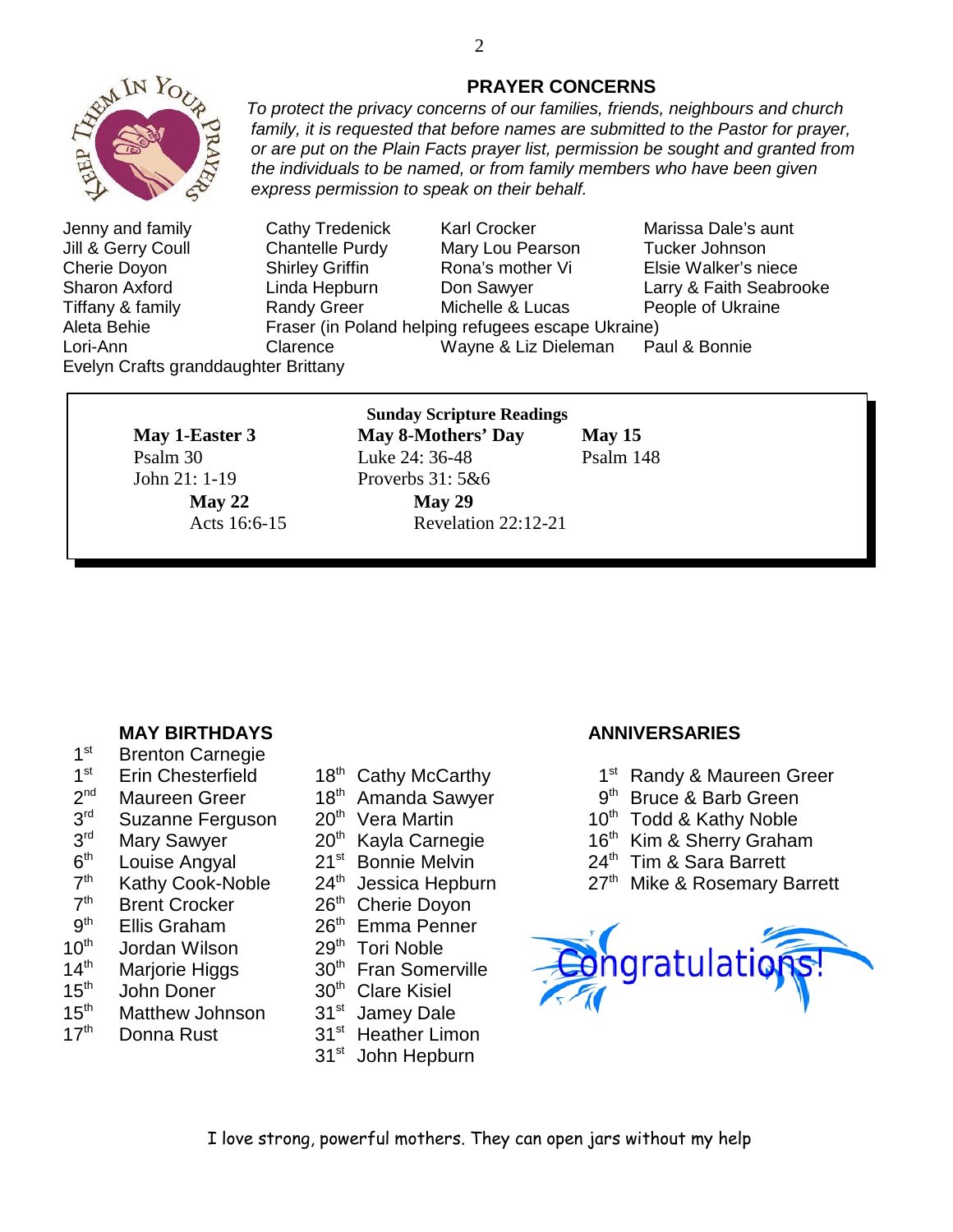| <b>EVENTS FOR MAY 2022</b>                                                                                                                                                                                                                  |                                                                                                                                                            |  |  |  |  |  |
|---------------------------------------------------------------------------------------------------------------------------------------------------------------------------------------------------------------------------------------------|------------------------------------------------------------------------------------------------------------------------------------------------------------|--|--|--|--|--|
| May 01 Sun 10:00 A.M.                                                                                                                                                                                                                       | <b>Sunday Service - Communion Sunday</b>                                                                                                                   |  |  |  |  |  |
| St. Thomas-Elgin Food Bank Sunday<br>May 02 Mon 9:30 A.M. Plains "Knotty Quilters" - quilting in Oak Hall                                                                                                                                   |                                                                                                                                                            |  |  |  |  |  |
|                                                                                                                                                                                                                                             |                                                                                                                                                            |  |  |  |  |  |
|                                                                                                                                                                                                                                             | May 08 Sun 10:00 A.M. Sunday Service - Mothers' Day - Pastor Margaret Bell's Retirement Service<br>Followed by a pot luck meal in Oak Hall. Cake provided. |  |  |  |  |  |
| May 09 Mon 9:30 A.M. Plains "Knotty Quilters" - quilting in Oak Hall                                                                                                                                                                        |                                                                                                                                                            |  |  |  |  |  |
| May 15 Sun 10:00 A.M. Sunday Service - Interim Pastor Rev. Philip Butler<br>12:30 P.M. Spring Congregational Meeting following service and bring your own bag lunch.<br>For any additions to the agenda please contact Mary Crosby a.s.a.p. |                                                                                                                                                            |  |  |  |  |  |
| May 22 Sun 10:00 A.M. Sunday Service - Interim Pastor Rev. Philip Butler<br>May 23 Mon 9:00 A.M. Victoria Day                                                                                                                               |                                                                                                                                                            |  |  |  |  |  |
| May 29 Sun 10:00 A.M. Sunday Service - Interim Pastor Rev. Philip Butler                                                                                                                                                                    |                                                                                                                                                            |  |  |  |  |  |
| June 05 Sun 10:00 A.M.                                                                                                                                                                                                                      | <b>Sunday Service - Interim Pastor Rev. Philip Butler - Communion Sunday</b>                                                                               |  |  |  |  |  |
| June 14 Tue 12:00 Noon                                                                                                                                                                                                                      | Ladies Aid Luncheon - The Bistro, 625 Talbot Street, St. Thomas                                                                                            |  |  |  |  |  |

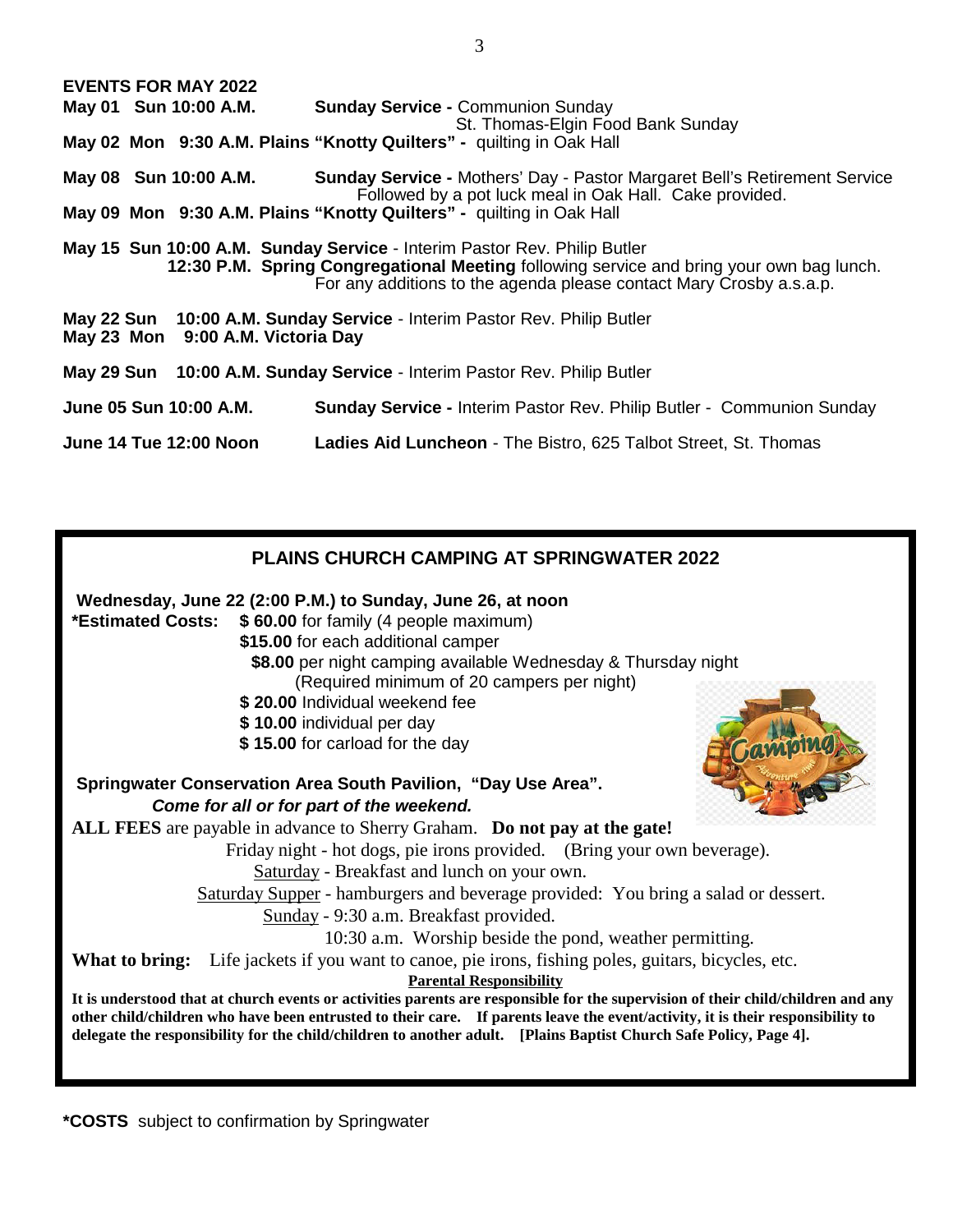

**Tech Team**: Left to Right: Michael Sargeant, Dan Dale, Phyllis Huffman, Stephen Plaunt



Todd Ruddock Sherri Doner



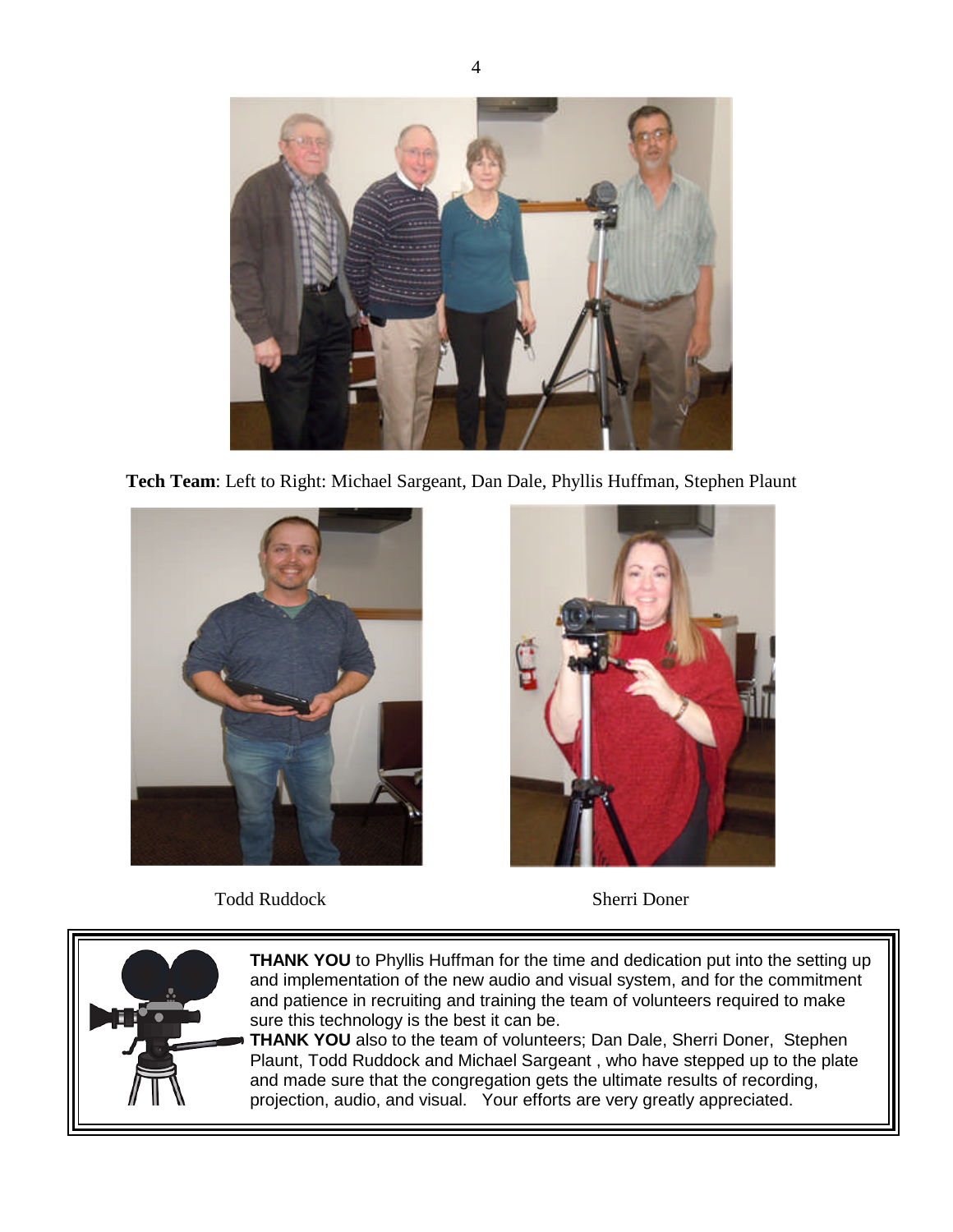

On Sunday April 3, three new members were embraced by Plains Church. Left to right: Pastor Margaret Bell, new members Murray and Brenda Silcox and Jean Palmer, Deacons Pat Kennedy, Linda Willand Chair of Deacons, Michael Sargeant and Gary Higgs.

**LADIES AID LUNCHEON** Tuesday, June 14, 2022 at 12:00 noon Guests welcome **THE BISTRO** 325 Talbot Street, St. Thomas (at Moore Street) Parking on Talbot Street, Moore Street and Moore Street Parking Lot If you plan to attend please advise Nancy Millman by Sunday, June 12. Individual orders and payment from the menu



# **THE PERFECT CHURCH** Submitted by Marjorie Higgs



I think that I shall never see A church that's all it ought to be: A church whose members never stray Beyond the straight and narrow way.

A church that has no empty pews,

Whose pastor never has the blues; A church whose deacons always deak And none are proud and all are meek;

Where gossips never peddle lies, Or make complaints or criticize; Where all are always sweet and kind, And all to others' faults are blind. Such perfect churches there may be, But none of them are known to me. But still I'll work and pray and plan To make my church the best I can.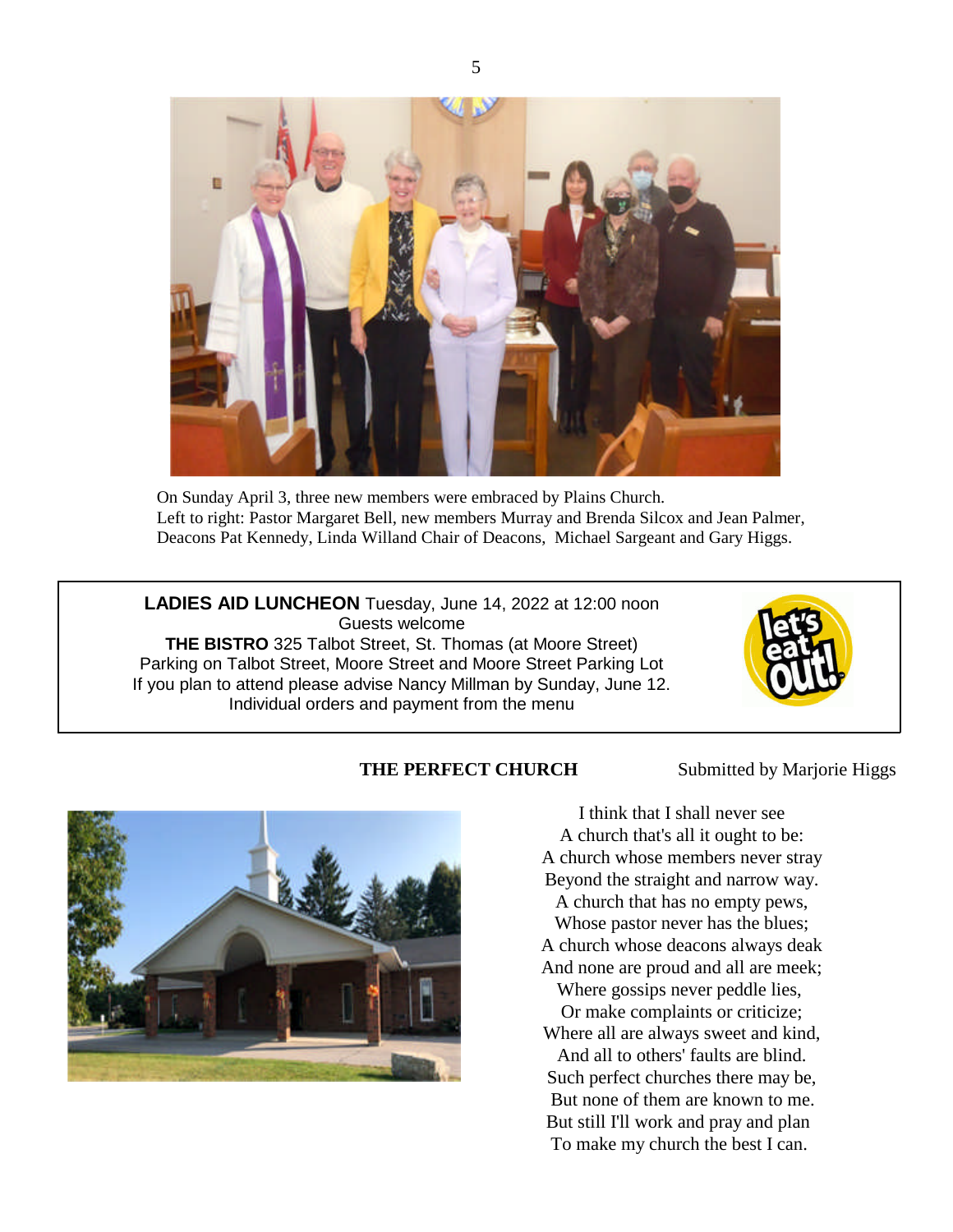Hello!

It is a delight for me to introduce (or re-introduce) myself to you good folks of Plains Baptist Church. I am Rev. Phil Butler (just "Phil" is fine) and I hail originally from Guelph, but I have lived in St. Thomas for almost 24 years. My wife's name is Anne and we have two adult children: Erica (23) and Owen (20).

Many of you will know me from my time as the pastor of Sparta Baptist Church and New Sarum Baptist Church (1998–2014). Most recently I served Westview Baptist Church in London (2015-2021). I am currently working part-time at the St. Thomas-Elgin General Hospital as a screener.



I am honoured to serve as your interim pastor after the retirement of your cherished pastor of 32 years, and my good friend/former supervisor, Rev. Margaret Bell. I understand that, while you celebrate with Margie in her well-deserved retirement, you may also be feeling a sense of loss and even fear about the future. My role as your interim pastor is to help guide you through this transition and to help you to prepare for a new season of ministry with the pastor who God will lead to you.

I will begin my ministry with you the week after Mother's Day (May 11). In this part-time role I will work at the church on Wednesdays and Thursdays, preparing for my ministry with you on Sundays. You will be able to reach me those days at the church (519-633-2883) and by email at plainschurch@rogers.com. I will be available for pastoral emergencies outside of those times by calling 226-236-2029.

I am praying for all of you and invite you to pray for me and my family as we begin this adventure of interim ministry together.

*And in (Christ) you too are being built together to become a dwelling in which God lives by his Spirit.*

*(Ephesians 2:22 NIV)*

Phil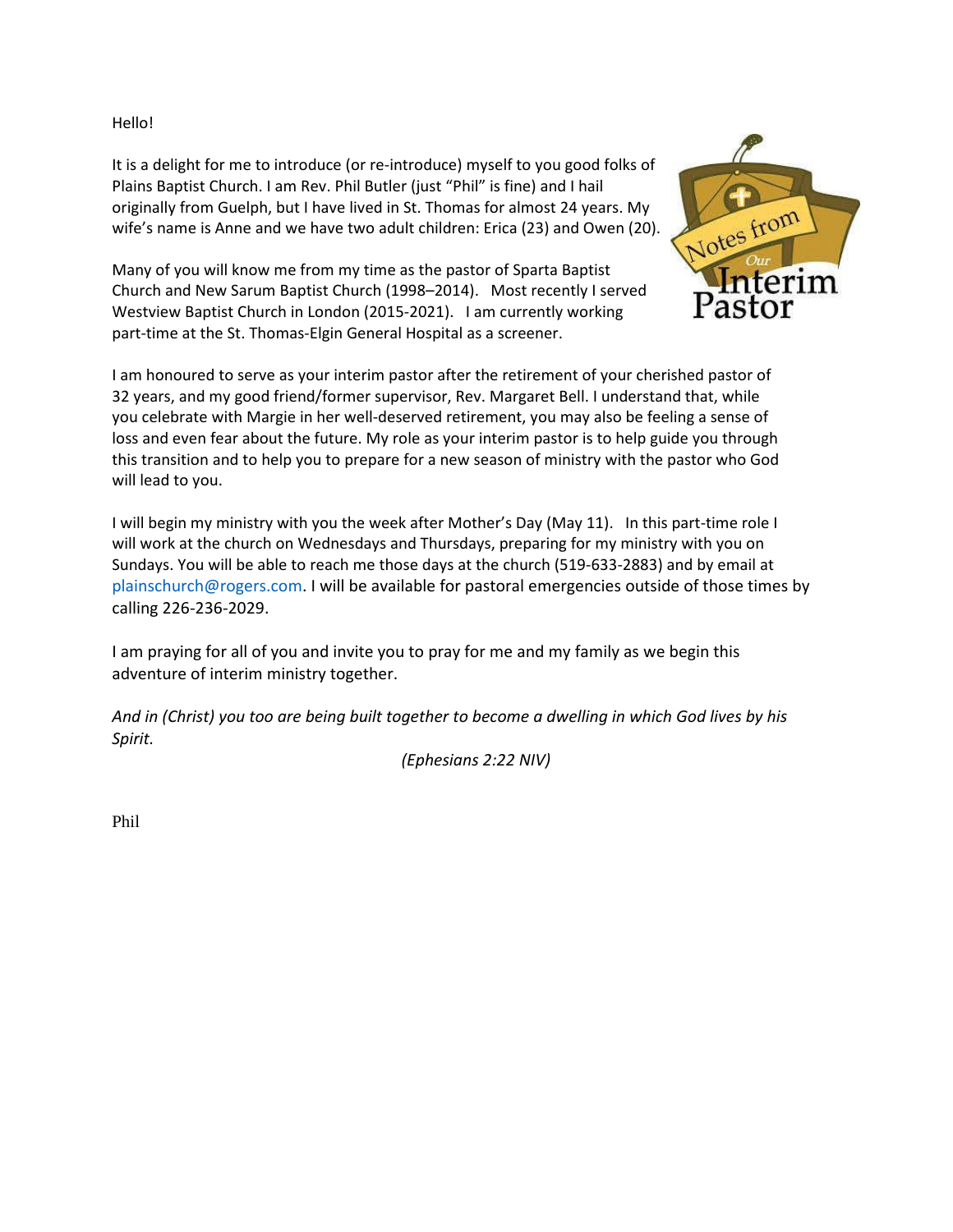## **FIRST YARMOUTH (PLAINS) BAPTIST CHURCH Financial Statement as of 30th of April, 2022**

|                        | <b>General Fund</b> | <b>Missions</b> | <b>Communion Fund Sunday School</b> |              | <b>Totals</b> |
|------------------------|---------------------|-----------------|-------------------------------------|--------------|---------------|
| Income                 | 32,248.09           | 2,952.18        | 1,130.00                            | 75.00        | 36,405.27     |
| <b>Expenses</b>        | 30,392.08           | 2,952.18        | 1,284.03                            | <u>75.00</u> | 34,703.29     |
| <b>Net Gain(Loss)</b>  | 1,856.01            | 0.00            | $-154.03$                           | 0.00         | 1,701.98      |
| Balance end of 2021    | 54,039.93           | 0               | 310.86                              | 0.00         | 54,350.79     |
| Balance as at 04/30/22 | 55,895.94           | 0.00            | 156.83                              | 0.00         | 56,052.77     |

**1. The General Fund shows a net gain as of 30th of April, 2022 of \$1,856.01. Snow plowing & Salting invoices are paid up to the end of February, 2022. The Special Easter Offering for the General Fund brought in \$729.50.**

- **2. Missions income as at the 30th of April, 2022 totalled \$2,952.18. That amount has been forwarded to CBOQ and CBM. This amount is made up as follows: CBOQ - General Budget - \$1,289.50; CBM General Budget - \$863.68, Sharing Way - \$64.00, and Sharing Way, Ukraine - \$735.00. The Special Easter Offering for CBOQ brought in \$804.50.**
- **3. The Communion fund had a net loss as of the 30th of April, 2022 of (-\$154.03.) There was a balance in the Communion fund from 2021, leaving a balance of \$156.83 in that fund.**
- **4. Donations totalling \$75.00 for Q1 were received for the Sunday School and have been sent to the Treasurer of the Sunday School, Sherry Graham.**
- **5. The Future Projects Fund had income in 2022 of \$50.00 from a memorial donation in memory of the late Margaret Helmer, as well as the proceeds from the Easter Sunrise Breakfast of \$65.00, for total income in 2022 of \$115.00. There was a balance in that fund from previous years of \$1,891.00, now giving us a balance of \$2,006.00 . There have been no expenses to date in 2022.**

**Once again, I would like to personally thank the wonderful people of Plains who continue to make sure their donations arrive at my home office, either by mail, drop off, PAR, or etransfer, and/or on the plate at the church. It is wonderful to be able to be back at Plains and worshipping together as the Family of God. Respectfully submitted, Shirley E. Dale**

**Treasurer**



"When your mother asks, 'Do you want a piece of advice?' it is a mere formality. It doesn't matter if you answer yes or no. You're going to get it anyway." Erma Bombeck

My mother taught me about the weather...."This room or yours looks as if a tornado went through it!"

My mother taught me about my roots...."Shut the door behind you. Do you think you were born in a barn?"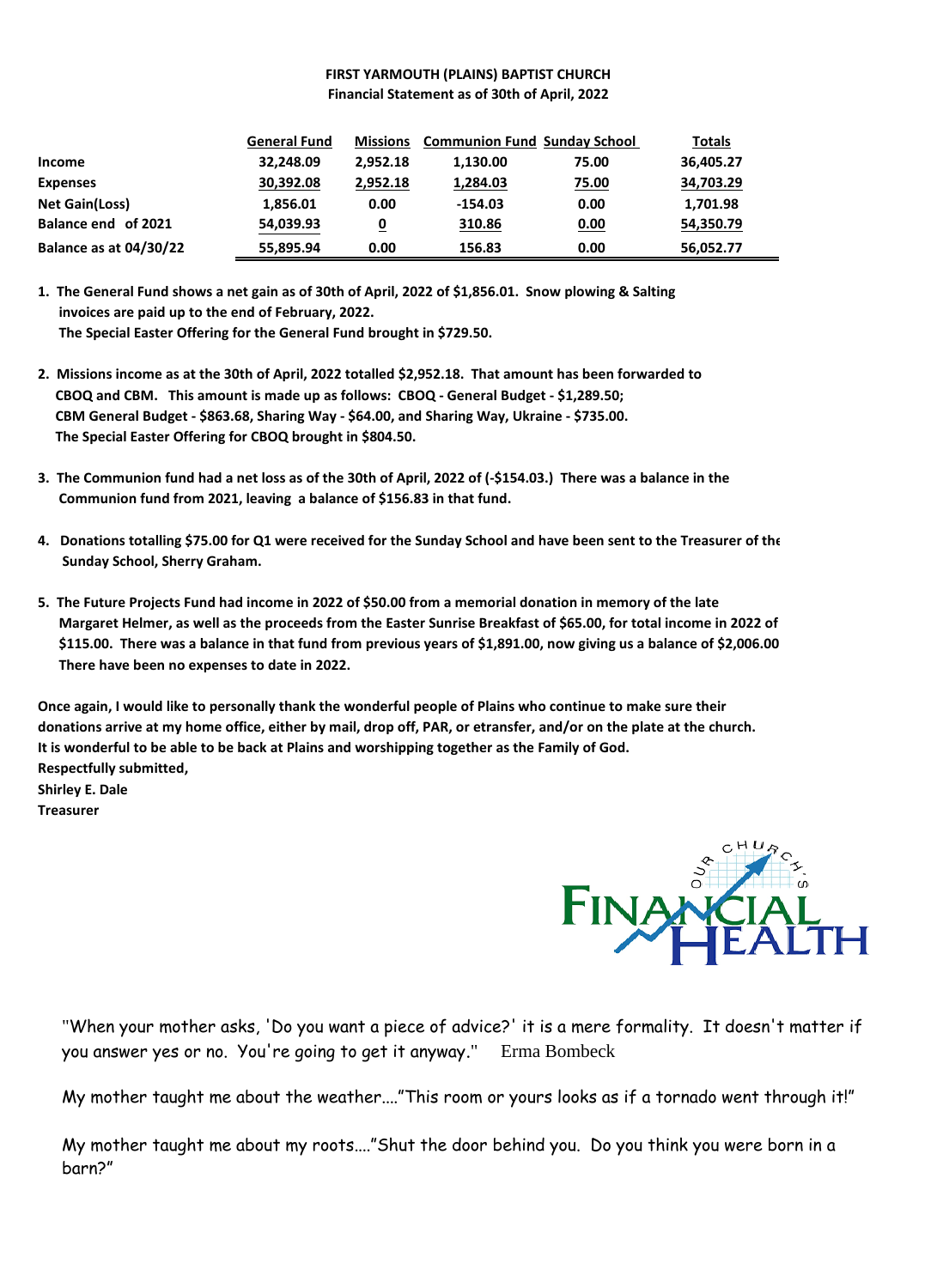### **Pastor's Page**

**Besides being the year in which I retired as your pastor after three decades of leadership, 2022 marks a significant anniversary for the Plains Baptist Church! Twenty years ago, the addition of Oak Hall, and renovations to the foyer and sanctuary were completed! It was a HUGE project, almost as huge as the construction of the new church building in l980! At the Plains' 172nd Anniversary service on Sunday October 20, 2002, we held a Service of Dedication of the building addition and unveiled the cornerstone "To the Glory of God".**

**I find it hard to believe that it has been 20 years since CHAD construction: Charlie Rewbotham, Harvey Barrett, and Dave Zavitz, our retired guys unveiled the cornerstone! However, the framed photo gracing the wall of our church foyer confirms it!**

**After years of dreaming and informal discussions, the building project was put into motion even as the new millennium dawned. In January 2000, it was moved by Charlie Rewbotham, chairman of the Plains Trustees, that 'The trustees will be recommending to the church body at the next church meeting to build an addition to the church." The congregational vote was held on February 1 2000. The motion passed! And the rest, as they say, is HISTORY!**

**The Hall building project took a LOT of prayer, a LOT of money, a LOT of volunteer work hours, and it was a LOT of fun! Everyone pitched in to raise funds and many members and friends aided with the manual labor component. The fund -raising goal was set at \$100,000. Imagine what the building materials would cost today in Covid cash!! It was a daunting amount of money in 2000, but after bazaars, concerts, yard sales, and a Pig roast and Auction-- (It was all carried off without a hitch. Well, that's my story and I'm sticking to it) --- Keith Axford, our treasured Treasurer reported that by November 30, 2002, \$106,445.89 had been received! The surplus after expenses, plus pledges yet to come in totaled \$15,132.53! Awesome!! A couple of years later, the steeple, made in Alabama would arrive via Charlie's green Dodge Pick -up truck, to grace the canopy rooftop!**

**The building was not the only project in which the church was involved between 2000 and 2002. For example, the Ladies Aid had opened a fund called the 'Angel Fund/Millennium Project' in 2000 because Deane Proctor, who had been called by God to professional Christian ministry, needed support for Seminary costs. It was a real pleasure for me to speak at Deane's induction service on October 20, 2002, the same day as Plains' 172nd Anniversary and cornerstone dedication. That afternoon, Deane was inducted as pastor of Iona Station and Dutton Baptist Churches. I had been blessed to baptize Deane and Annette at the Plains and dedicate their daughters, Cassidy and Joelle during their years with us. We've prayerfully followed Deane's ministry from Elgin County to Brantford and now to PEI as pastor of First Baptist, Charlottetown.**

**Twenty years ago, Pentecost Sunday in May 2002 I was surprised to receive a white hard construction hat from Dan Dale, one of the two chairs of the building committee (Malcolm was also co-chair). The hat, donated by Steve Pettit which came with signage: "The Boss" on the front and "Site Supervisor" on the side was offered as a good-natured joke, but I**